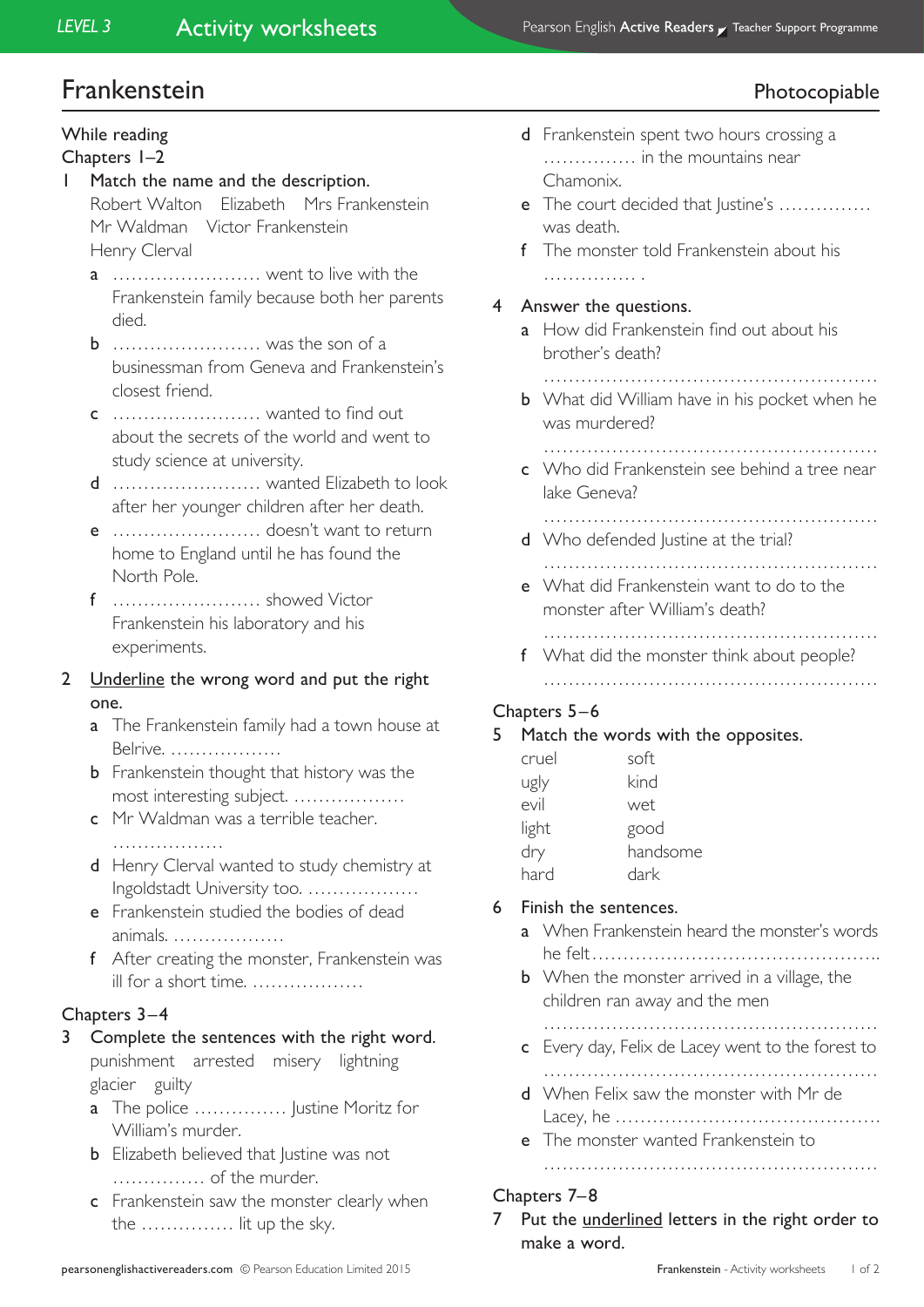# Frankenstein **Photocopiable**

- a Frankenstein thought that Elizabeth was the oievltsle …………… woman he knew.
- **b** Frankenstein and Clerval thought that London was a <u>fwunored</u> …………… place.
- c The monster said he would be with Frankenstein on his nedigwd …………… night.
- d Frankenstein went to England to do some more pxesternime ……………
- e Frankenstein couldn't enjoy his holiday with Henry because he thought about the rrrhoo …………… of the monster and the work he had to do.
- f The monster wanted gerneve ............... when Frankenstein destroyed the female monster.
- 8 Are these sentences right  $(V)$ , wrong  $(X)$  or it doesn't say (?).
	- a Frankenstein was happy about the promise he made to the monster.  $\Box$
	- **b** Frankenstein's father thought that marriage between Victor and Elizabeth was a bad idea.  $\Box$
	- c Henry knew that Frankenstein was very worried when they were in London.  $\Box$
	- d Frankenstein wanted to meet lots of people in Scotland.
	- e Frankenstein still loves his laboratory and his chemistry equipment.
	- f When Frankenstein arrives in Ireland, the people are very rude to him.  $\Box$

## Chapters 9–10

- 9 Write questions for these answers.
	- a Where………………………………………. On the beach.
	- b Who………………………………………… The local judge.
	- c What ……………………………………….. He threw himself on the body and cried.
	- d Why………………………………………… Because they needed to rest.
	- e When……………………………………….. The day after his marriage.
- 10 Find words in Chapters 9 and 10 for the following definitions.
	- a Moving your body because you are cold or afraid. (p. 55) …………………
- **b** An unhappy feeling. (p. 56) ……………………
- c The thing that happens in court to decide if somebody is guilty. (p. 56) …………………
- d To decide if you want one thing or another. (p. 57) …………………
- **e** To say that you will surely do something. (p. 58) …………………

## Chapters 11–12

### 11 Circle the extra word in the sentences.

- a Elizabeth and Frankenstein planned to have having a quiet holiday.
- **b** At the beginning of their journey, Frankenstein and Elizabeth enjoyed with the beautiful country.
- c Frankenstein could not run away of from the monster.
- d Elizabeth's skin was cold and she hasn't wasn't breathing.
- e Frankenstein was not strong enough to get in out of bed.

### 12 Write the names next to the sentences.

Mr Walton Elizabeth Frankenstein The monster Frankenstein's father The people at the hotel

- a 'I think my son is very happy now he is marrying Elizabeth.' …………………
- **b** 'I'm going to carry a gun to protect myself.' …………………………
- c 'I know my husband is afraid of something.'
- d 'We haven't seen a monster. Frankenstein is imagining it.' …………………
- e 'This man's story is the saddest and most frightening I've ever heard.' …………………
- f 'I must go and die in the ice.'

…………………

## After reading

- 13 Imagine that the monster doesn't die and decides to be better in the future. Write about where he goes and what happens to him.
- 14 Find or draw a map of Europe and the North Pole. Draw symbols on the map to show where the important things happened to Frankenstein. Where did he live and study? Where did he travel with Henry? Where did he begin to create the female monster? Where did he go when he was chasing the monster?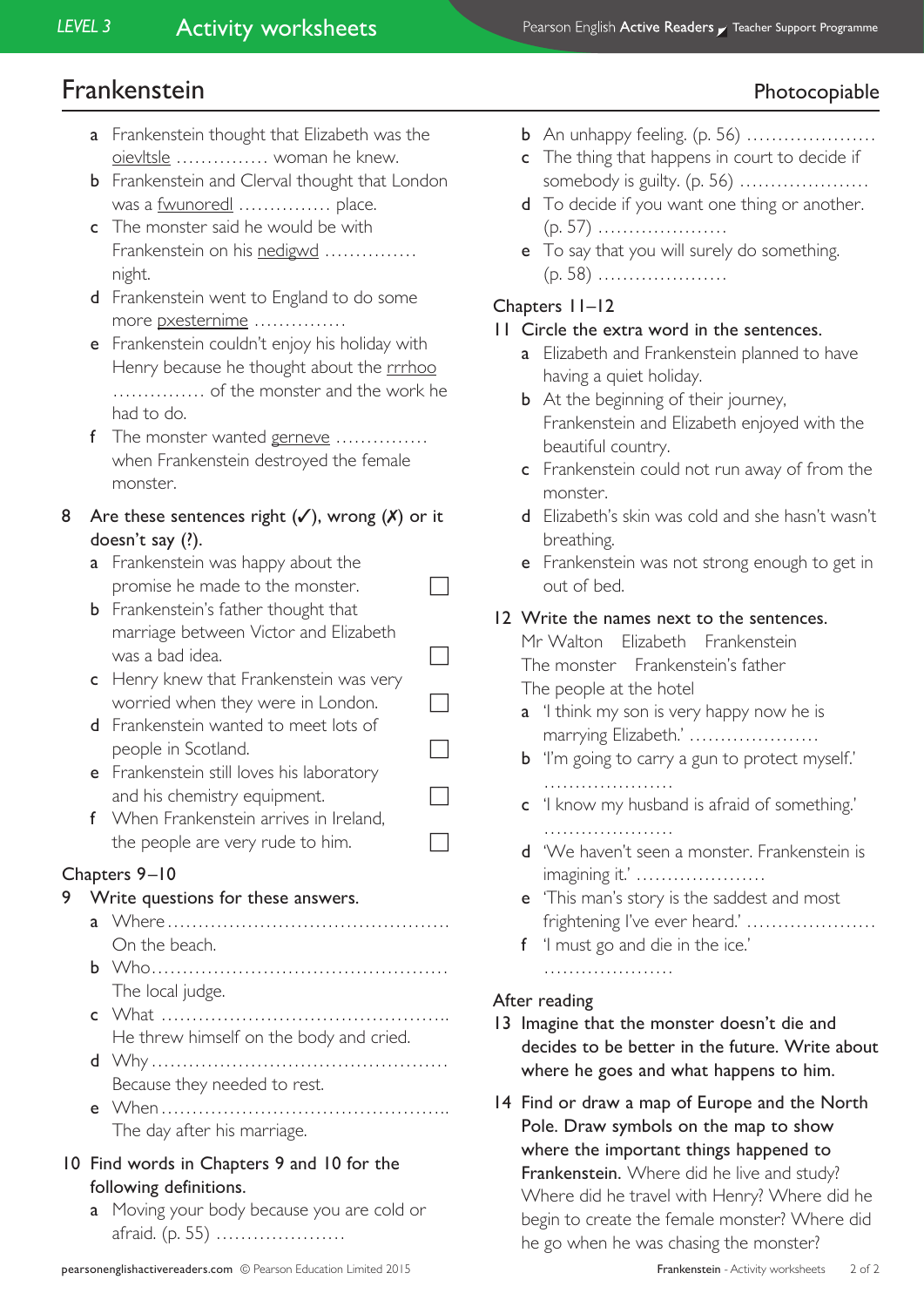# Frankenstein

|   |   | Photocopiable                                                                      |
|---|---|------------------------------------------------------------------------------------|
|   | i | The monster lived in a small  next to the<br>de Lacey family's house.              |
|   | j | Both Frankenstein and the monster<br>because of the horrible things that happened. |
| 4 |   | Write the names to finish the sentences.                                           |
|   |   | Frankenstein The monster Elizabeth                                                 |
|   |   | Henry Clerval Frankenstein's father                                                |
|   |   | Frankenstein's mother Robert Walton                                                |
|   |   | Felix de Lacey Mr Kirwin Mr Waldman                                                |
|   | a | was killed in a hotel bedroom.                                                     |
|   | b | taught Frankenstein about a                                                        |
|   |   | growing area of science.                                                           |
|   | c | felt misery because people<br>were unkind to him.                                  |
|   | d | died of a broken heart in                                                          |
|   |   | Frankenstein's arms.                                                               |
|   | е | decided to take his father and                                                     |
|   |   | sister away to escape the danger.                                                  |
|   | f | wrote to Frankenstein's father                                                     |
|   |   | and asked him to go to Ireland.                                                    |
|   | g | saw the monster jump into                                                          |
|   |   | the sea and disappear.                                                             |
|   | h | looked after Frankenstein<br>when he was ill at university.                        |
|   | i |                                                                                    |
|   |   | boat just before he died.                                                          |
|   | j | 's face was on the picture in                                                      |
|   |   | Justine Moritz's pocket.                                                           |
| 5 |   | Circle the right words.                                                            |
|   | a | Elizabeth was beautiful and very kind / cruel.                                     |
|   | b | Frankenstein worked very little / hard when he was                                 |
|   |   | creating the monster.                                                              |
|   | c | Elizabeth thought that Justine was innocent / guilty.                              |
|   | d | The monster hated / enjoyed his simple life living                                 |
|   |   | next to the de Laceys.                                                             |
|   | е | At first, the monster didn't want to talk to / hurt                                |
|   | f | William.<br>At first, Frankenstein refused / agreed to create a                    |
|   |   | female monster.                                                                    |
|   | g | Frankenstein threw the half-finished female                                        |
|   |   | monster in the sea / lake.                                                         |
|   | h | Frankenstein wanted to tell Elizabeth his secret the                               |
|   |   | day before / after the wedding.                                                    |
|   | i | Frankenstein heard Elizabeth scream / shout from                                   |
|   |   | the bedroom.                                                                       |
|   |   | In the end, Frankenstein thought that death would                                  |

1 Are these sentences right  $(\checkmark)$  or wrong  $(\checkmark)$ ? a Robert Walton first met Frankenstein on his journey to the North Pole. **b** Frankenstein was often sad when he was a child.  $\Box$ c Frankenstein created the monster when he was at university. d The first person the monster killed was Frankenstein's younger brother. e Frankenstein began to understand the monster when he heard his story. f The monster never learned to read and write. **g** The monster wanted a wife so that she could do evil things with him. h In Ireland the people believed that Frankenstein was a murderer at first.  $\Box$ i Frankenstein's father believed everything he told him about the monster.  $\Box$ j Elizabeth died the day before she married Frankenstein. 2 What happened first? Write 1–10.  $a \Box$  Frankenstein and his father travel back to Geneva.  $\mathbf{b} \Box$  Frankenstein destroys the female monster.  $c \Box$  Frankenstein meets Henry Clerval.  $d \prod$  Frankenstein creates the monster.  $e \Box$  The monster kills Elizabeth.  $f \Box$  Justine Moritz is found guilty of murder.  $g \Box$  Frankenstein and Clerval travel across Europe.  $h \Box$  Clerval is murdered. Elizabeth marries Frankenstein. William is murdered. 3 Write the words to finish the sentences. hut marks created suffered grateful lightning responsible breathe arrested journey **a** Frankenstein saw ………… during a storm and never forgot its power. **b** Frankenstein's problems began when he ………… a monster. c The police ………… Justine after William's death. d Frankenstein felt he was ………… for the death of Justine and William. e The people the monster killed had black ………… on their necks. f Frankenstein knew the monster had come to life when he began to ............. g Frankenstein and Clerval went on a ........... across Europe. h The de Lacey family were ………… when the monster helped them.

be *horrible / welcome*.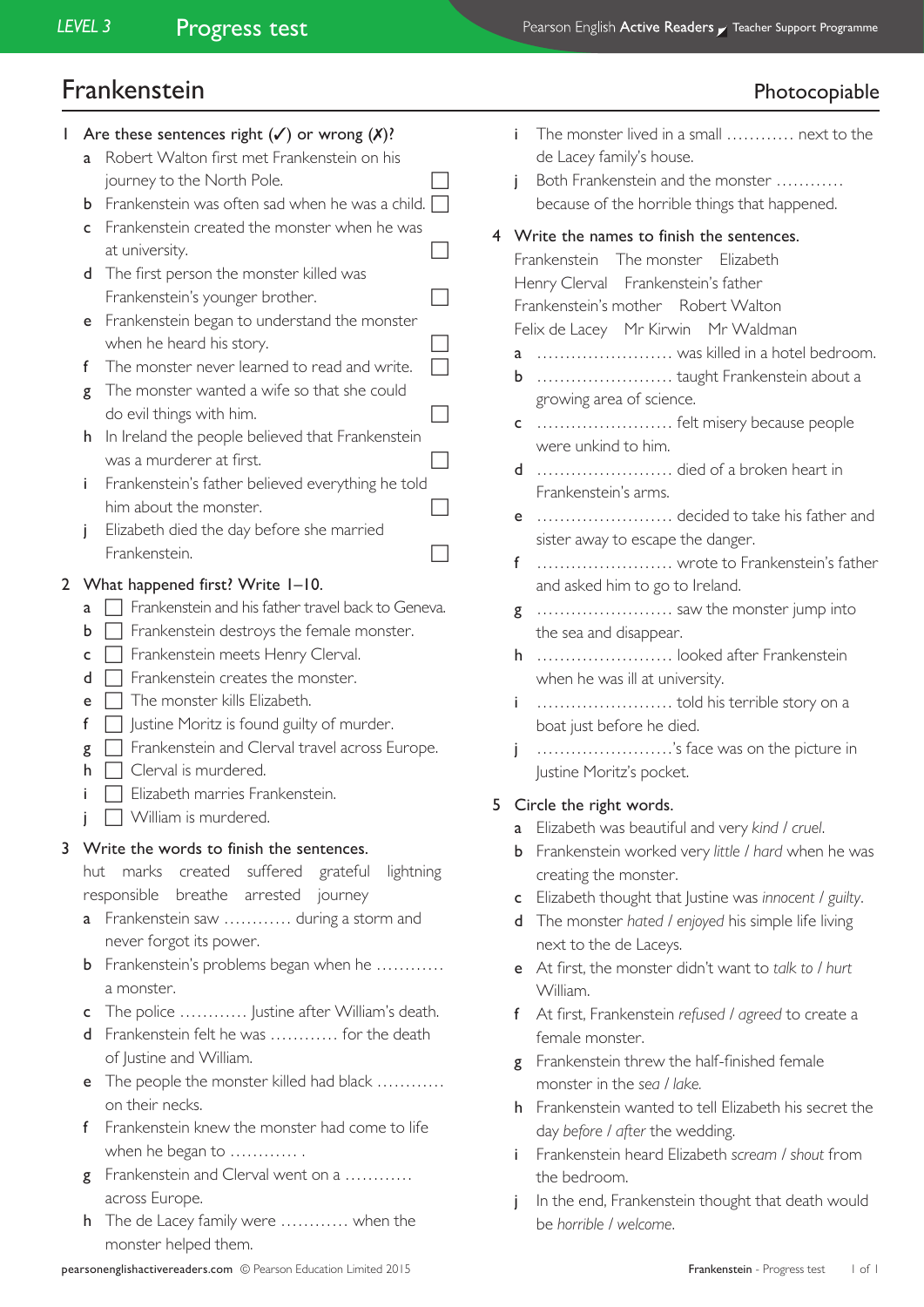# Frankenstein

## Book key

- 1.1 1 Picture A is (Victor) Frankenstein. (B is the monster, who does not have a name. C is Dracula, a different monster.)
	- 2 Open answers
- 1.2 1 Open answers
	- 2 Open answers (On page 2 Victor is much older. He is ill and wild, long-haired and frightened. On page 4 he is much younger and better-dressed. On page 2 he is on a ship near the North Pole. On page 4 he is near a big house in a beautiful country with mountains and lakes (Switzerland).)
- 2.1 1 The North Pole 2 Belrive
- 2.2 I a Elizabeth **b** William **c** Henry Clerval d Mr Waldman
	- 2 b experiment, two, night, alive, secret, parts/ pieces, laboratory, joined, breathe, eyes, arms, monster, made/created
- 2.3 I ... where life came from.
	- 2 … what happened to a body after death.
	- 3 … how bodies were made.
	- 4 ... how I could create life.
	- 5 ... where I could find body parts.
	- 6 … what my creation would look like.
- 2.4 Open answers (1 brother 2 killed/murdered 3 Geneva/Switzerland 4 monster)
- 3.1  $1 \times 2 \times 3 \times 4 \times$
- 3.2 1 William 2 Thursday 3 mother 4 pocket 5 many years 6 unhappy 7 death
- 3.3 I Busy with his experiments, he forgot to eat and drink.
	- 2 Afraid of the monster, he ran out of his laboratory.
	- 3 Weak after his illness, he spent weeks in bed.
	- 4 Crazy with misery, he travelled into the mountains.
	- 5 Angry and afraid, he didn't want to listen to the monster.
- 3.4 Open answers

(1 Everybody is afraid of him, hates him, runs away from him.

2 He is looking for a friend, love, another monster, understanding.

- 3 Victor feels sorry, afraid, responsible, angry.)
- 4.1 1 ✓ 2 ✓ 3 ✗ 4 ✗ 5 ✓ 6 ✓ 7 ✗
- 4.2 I Felix (de Lacey) 2 Mr de Lacey 3 Agatha (de Lacey) 4 the monster
	-
	- 5 Victor (Frankenstein)
- 4.3 I The villagers' food is stolen (by the monster).
	- 2 The de Laceys are helped in many ways (by the monster).
	- 3 Their wood is cut.
	- 4 The snow is swept from their path.
	- 5 They are watched all the time.
	- 6 Finally, the monster is hit by Felix and sent away.
- 4.4 Open answers
	- (1 The monster No  $2$  Victor No)
- 5.1 1 ... until he has made a female monster.
	- 2 … to talk to scientists there.
	- 3 … to get far away from people.
	- 4 ... but he destroys it.
- 5.2 a 1 b 5 c 10 d 7 e 6 f 4 g 8 h 3 i 9 j 2
- 5.3 I Victor thought about the work that he had to do.
	- 2 He and Henry passed through some famous places that they knew about from books.
	- 3 Henry is an old friend who/that Victor has known for many years.
	- 4 Victor found a place in the Orkneys where he could finish his work.
	- 5 He has created a monster who/that enjoys death and misery.
	- 6 Victor found the body parts that he needed.
- 5.4 Open answers (1 Henry Clerval 2 The monster 3 Terrible, ill. crazy, sorry, guilty. 4 No.)
- 6.1 1 Henry Clerval 2 months 3 father 4 the monster
- 6.2 1 (Elizabeth) A 2 (Victor) B 3 (Mr Kirwin) C 4 (Victor's father) A
- 6.3 I has murdered 2 have broken 3 have destroyed
	- 4 have thrown 5 has made 6 has promised 7 have seen
- 6.4 Open answers (1 Yes 2 No 3 Yes (Elizabeth) 4 No, and no)
- Talk about it Open answers
- Write about it Open answers
- Project I head X face V brain X heart V lungs V liver ✓ kidneys ✓ stomach ✗
	- 2 a South Africa
		- **b** He was the first doctor to put a heart from one person into the body of another person successfully.
		- c 1967
		- d The man who was given the new heart.
	- 3–5 Open answers